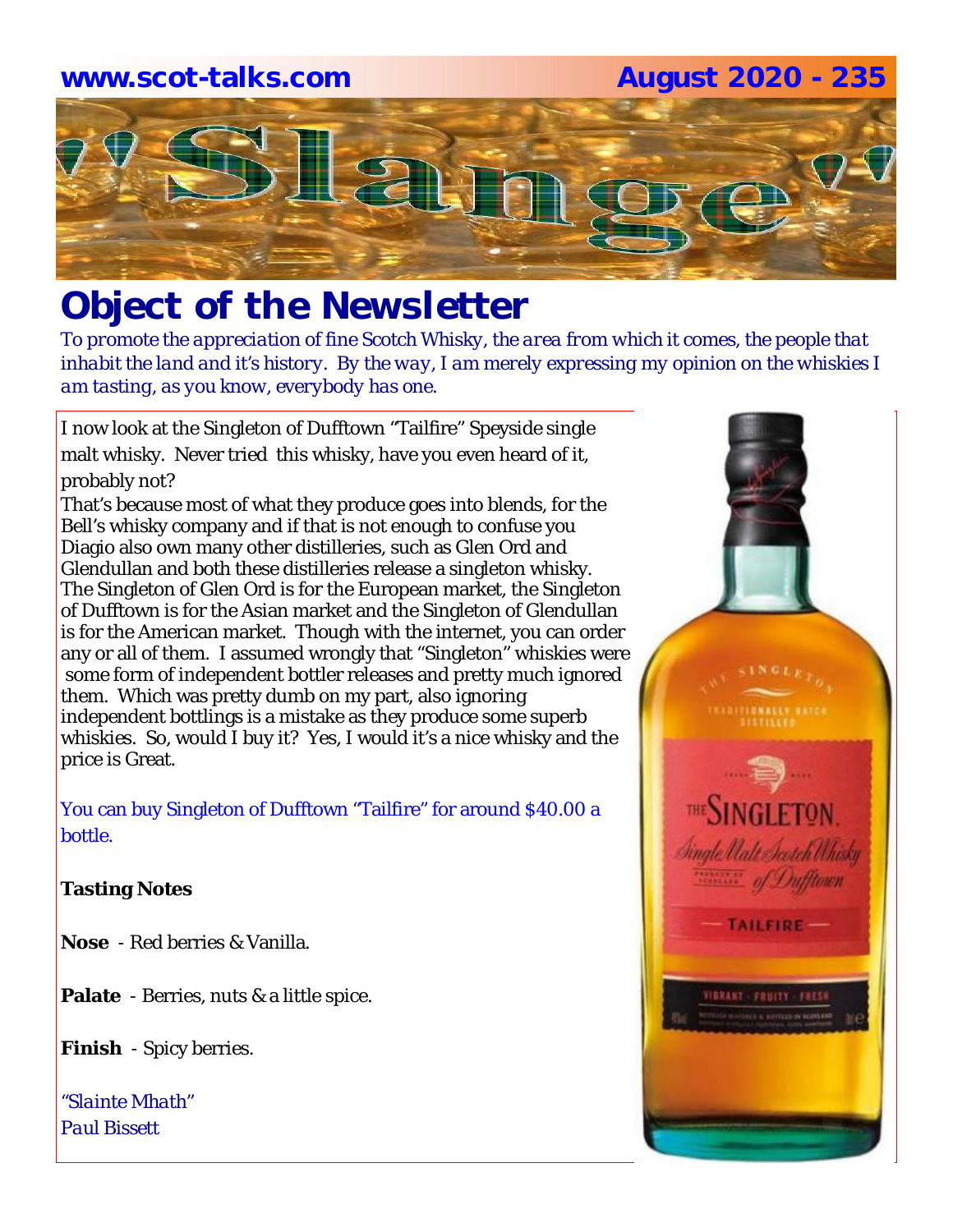## **www.scot-talks.com August 2020 - 235**121

#### **Best study ever proves booze really does make life better**

Let's toast our new favorite scientists, a team from the Boston University School of Medicine who've found that folks who drink "in moderation" have a better quality of life than those who completely cut out the booze.

The researchers tracked more than 5,000 50 year olds, and discovered that the regular drinkers scored highest when measured on factors including dexterity, emotion, cognition and mobility. "Overall, this study shows a positive relation between regular moderate alcohol intake and quality of life in middle-aged adults," said the study's authors. It's worth noting that their definition of "moderate" alcohol consumption is "no more than 14 drinks a week, and no more than three a day for women and four a day for men."

Better crack open a bottle now if you want to meet your daily quota.

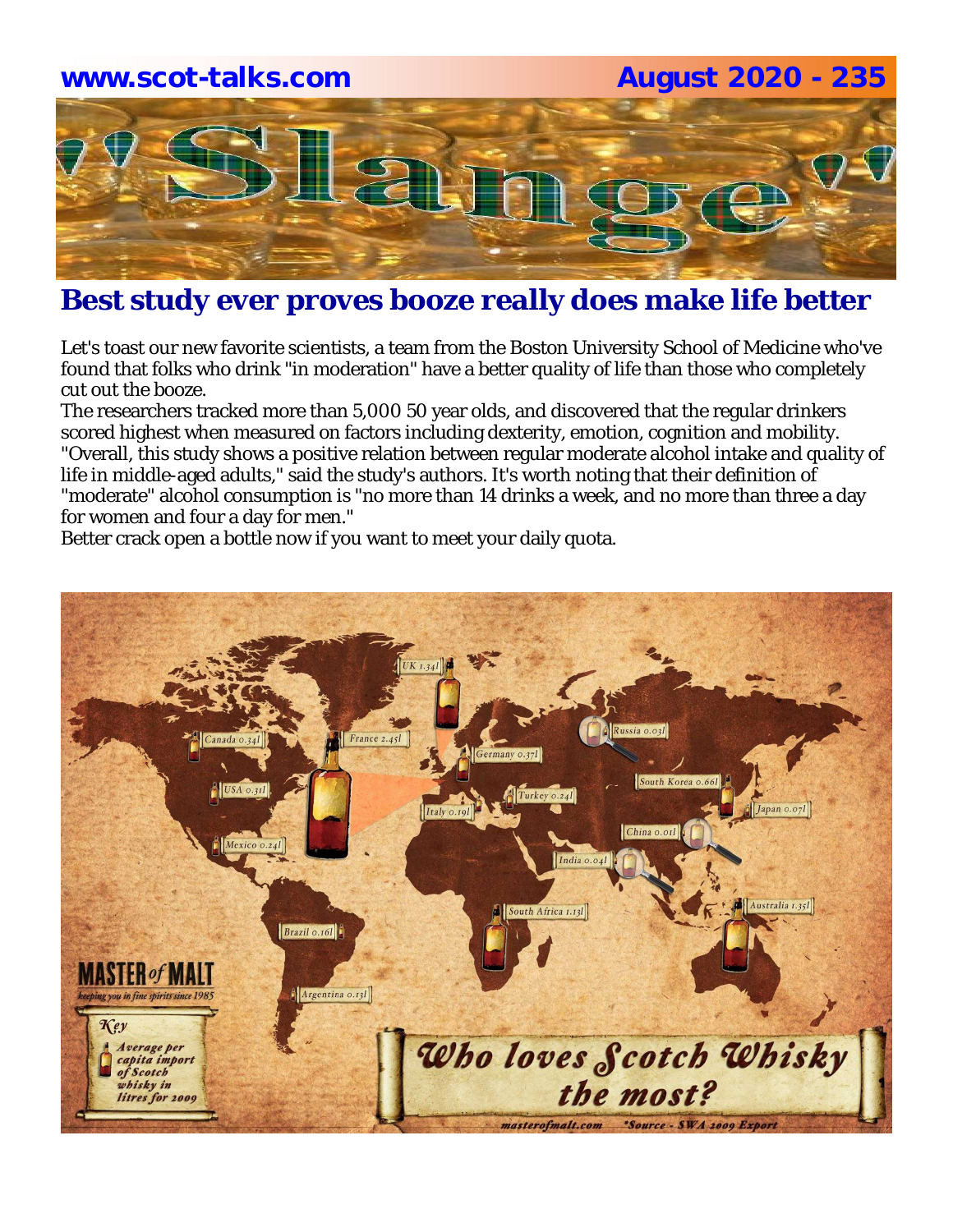# **www.scot-talks.com August 2020 - 235**

Below is a simple guide to help you choose your single malt Whisky, and the flavor notes you should expect from it. Being Scottish I recommend you find a likely candidate and try it in a bar before buying the whole bottle. This Issue; Singleton of Dufftown "Tailfire." For more information on Singleton of Dufftown whiskies go to www.malts.com/en-us/our-whisky-collection/the-singleton-ofdufftown



Floral, Herbal, fresh

Nutty, biscuit (cookie), Subtle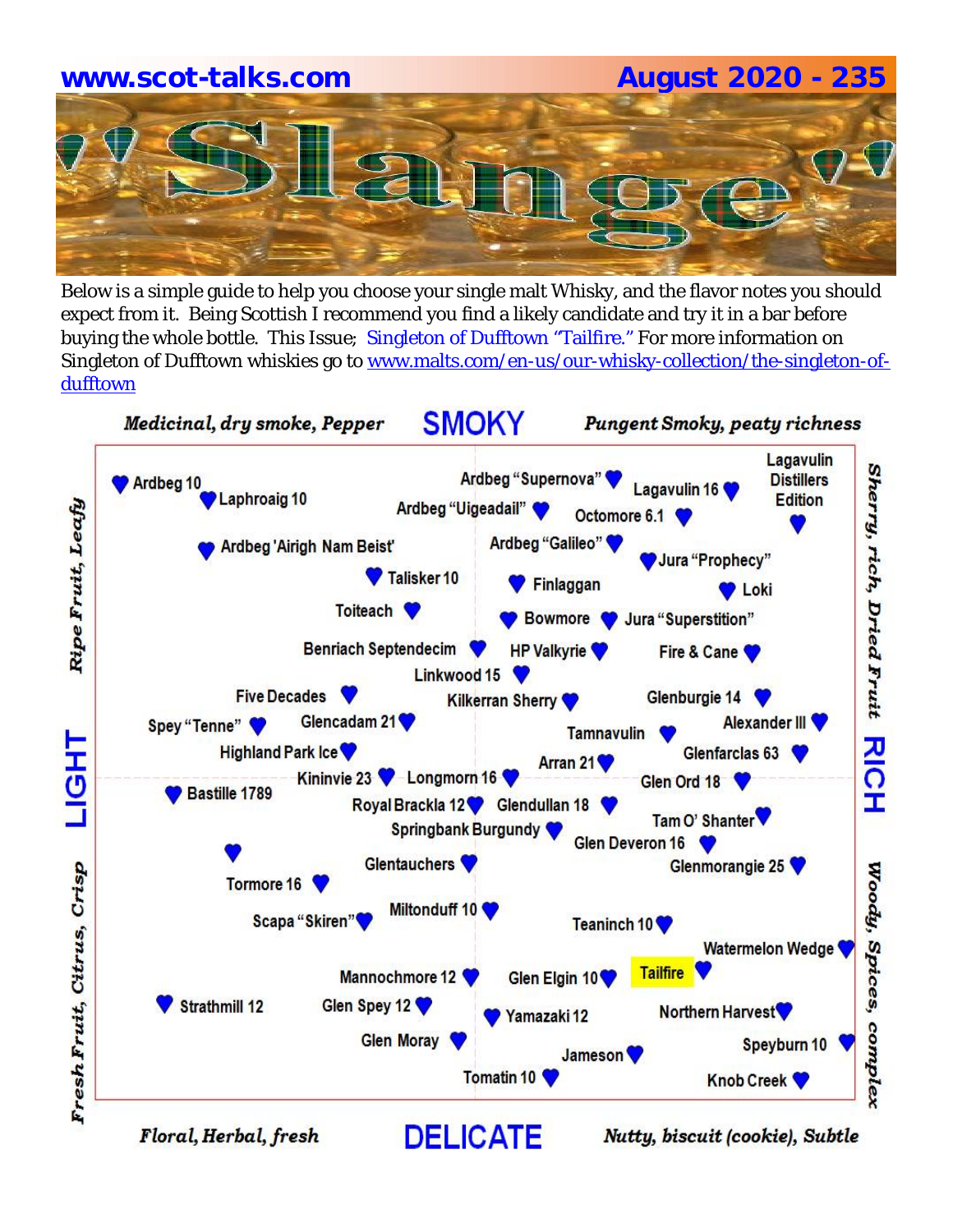

#### **Eden hoping to transport whisky lovers to paradise**

**EDEN Brewery has revealed it will distill St Andrews' first ever single malt after unveiling plans to move into whisky and gin production.**

The craft brewer, headed by former Molson Coors sales chief Paul Miller, has built a microdistillery at its Guardbridge base.

The expansion means Eden will house Scotland's only combined brewery and distillery, and restore whisky-making to a site for the first time in more than 150 years.

The Haig family produced grain whisky at the site between 1810 and 1860, when it was then known as the Seggie distillery. Their brand was later sold to Diageo.

Mr Miller said the first batch of Eden Mill whisky would be distilled in September, with the spirit then matured in casks of different sizes — from octaves to sherry butts —made from different wood.

With the emphasis on small-batch production, he said the distillery would produce only eight to ten regular barrels of whisky per week.

Mr Miller, who set up Eden with a silent partner in 2012, said: "It is not going to be mass market stuff, far from it. It will be bespoke. We will do a mixture of the different cask types, from quarter casks right through to hogsheads."

The first whisky to be released by Eden Distillery will be a blended malt, however.

Based on seven malts from distilleries around Scotland, it is currently being matured and "married" in Eden's own barrels. The casks are made from wood types such as French oak, American virgin oak and Port wood.

Mr Miller said: "We've identified seven distilleries which we think can produce the best blended malt that we can make.

"What we are doing is finishing that in some unique casks at the distillery just now, so that in the late autumn we are likely to have a whisky that we have married and matured at our distillery, albeit we haven't made it at our distillery."